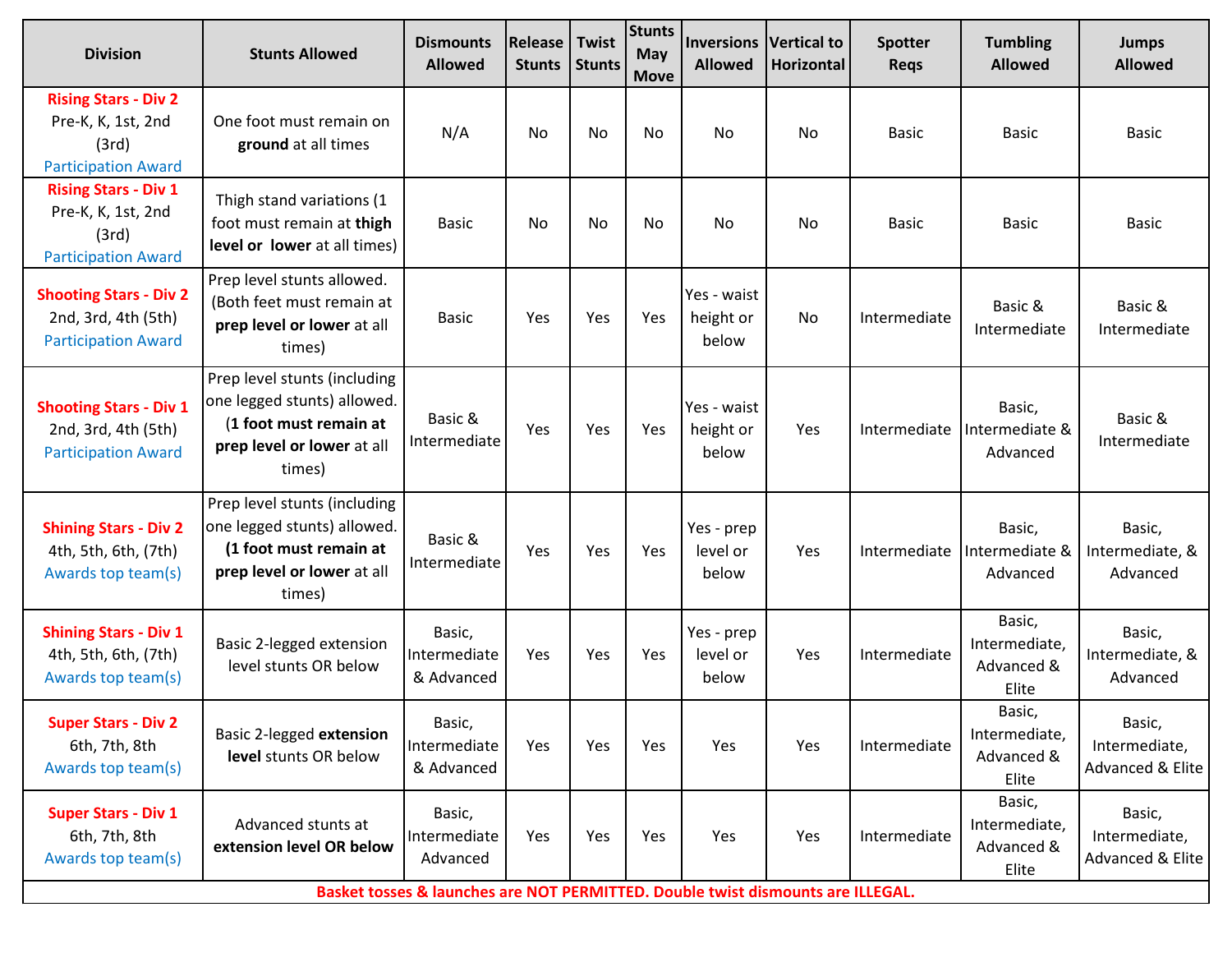| <b>NORTHERN STARS</b><br><b>Division</b>                                                                                                                                                                                                         | <b>Stunts Allowed</b>                                                                                                                                     | <b>Dismounts</b><br><b>Allowed</b>                                       | Release<br><b>Stunts</b> | Twist<br><b>Stunts</b> | <b>Stunts</b><br>May<br><b>Move</b> | <b>Allowed</b>                    | <b>Inversions Vertical to</b> | <b>Spotter</b><br>Horizontal Requirements | <b>Tumbling</b><br><b>Allowed</b>              | <b>Jumps Allowed</b>                  |
|--------------------------------------------------------------------------------------------------------------------------------------------------------------------------------------------------------------------------------------------------|-----------------------------------------------------------------------------------------------------------------------------------------------------------|--------------------------------------------------------------------------|--------------------------|------------------------|-------------------------------------|-----------------------------------|-------------------------------|-------------------------------------------|------------------------------------------------|---------------------------------------|
| <b>Northern Stars</b><br><b>Mixed K-5</b><br>Awards top team(s)                                                                                                                                                                                  | Prep level stunts allowed.<br>(Both feet must remain at<br>prep level or lower at all<br>times). Braced prep level<br>one legged stunts are<br>permitted. | Basic &<br>Intermediate                                                  | <b>No</b>                | <b>No</b>              | No                                  | Yes - waist<br>height or<br>below | No                            | Intermediate                              | Basic &<br>Intermediate                        | Basic &<br>Intermediate               |
| <b>Northern Stars</b><br>Mixed 3-8<br><b>Division II</b><br>Awards top team(s)                                                                                                                                                                   | Prep level stunts allowed.<br>(Both feet must remain at<br>prep level or lower at all<br>times). Braced prep level<br>one legged stunts are<br>permitted. | Basic &<br>Intermediate                                                  | Yes                      | Yes                    | Yes                                 | Yes - waist<br>height or<br>below | Yes                           | Intermediate                              | Basic,<br>Intermediate &<br>Advanced           | Basic &<br>Intermediate               |
| <b>Northern Stars</b><br>Mixed 3-8<br><b>Division I</b><br>Awards top team(s)                                                                                                                                                                    | Basic 2-legged extension<br>level stunts OR below                                                                                                         | Basic,<br>Intermediate<br>(Advanced<br>allowed at<br>prep level<br>only) | Yes                      | Yes                    | <b>Yes</b>                          | Yes - prep<br>level or<br>below   | Yes                           | Intermediate                              | Basic,<br>Intermediate,<br>Advanced &<br>Elite | Basic,<br>Intermediate, &<br>Advanced |
| Basket tosses & launches are NOT PERMITTED. Double twist dismounts are ILLEGAL.                                                                                                                                                                  |                                                                                                                                                           |                                                                          |                          |                        |                                     |                                   |                               |                                           |                                                |                                       |
| NOTE: Must have representation of at least three (3) of the six (6) grades on your team in order to compete in this division. This division is for the small schools<br>who need to take athletes from multiple grades in order to field a team. |                                                                                                                                                           |                                                                          |                          |                        |                                     |                                   |                               |                                           |                                                |                                       |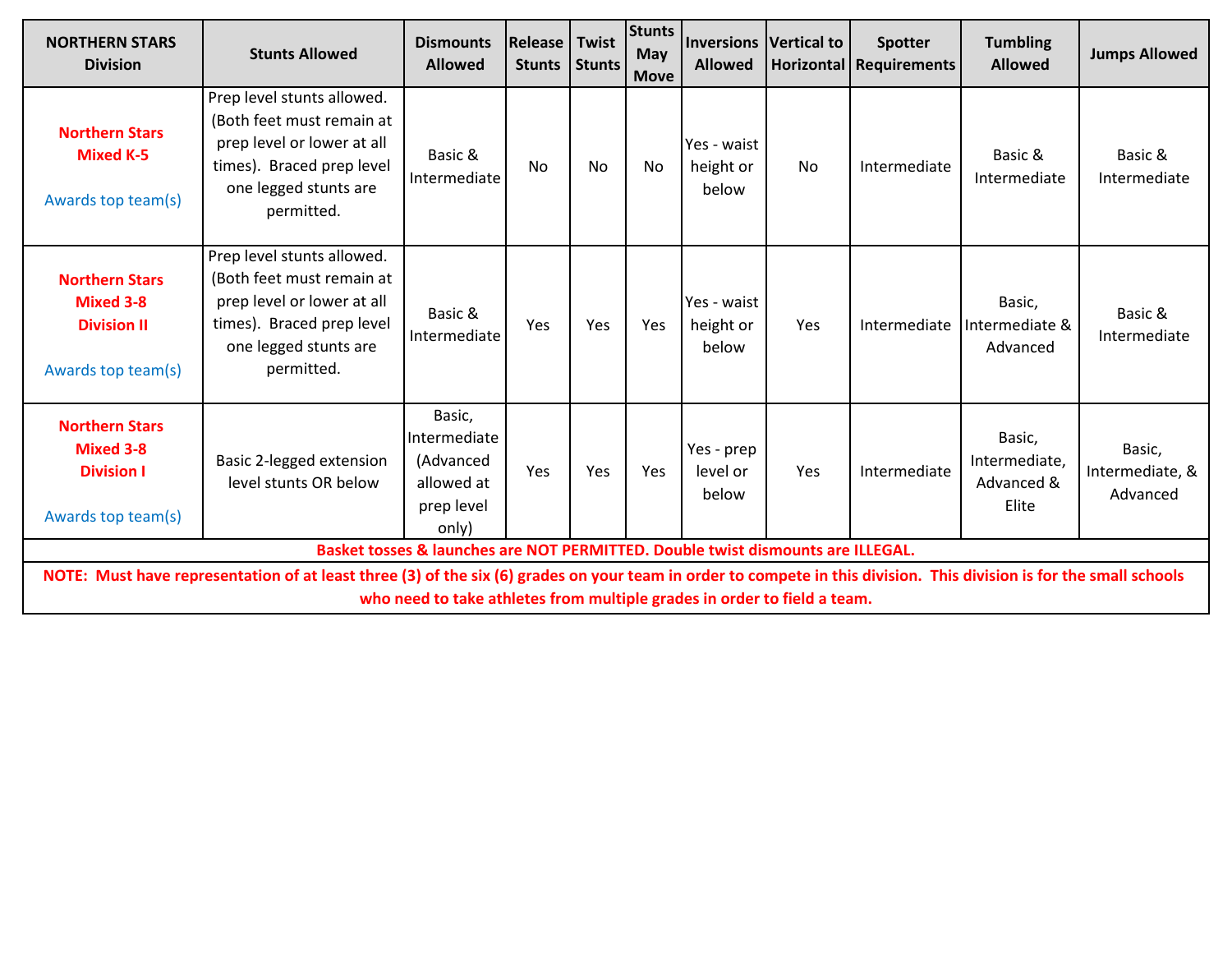| <b>Changes</b>                                                                                                          |
|-------------------------------------------------------------------------------------------------------------------------|
| <b>Rising now has 2 divisions</b>                                                                                       |
| <b>Rising now has 2 divisions</b>                                                                                       |
| 2021 = thigh stand variations only, now can go<br>up to prep level                                                      |
| 2021 = basic dismounts only, now can do<br>intermediate dismounts. 1-leg stunts at prep no<br>longer need to be braced. |
| $2022$ = no longer need to brace 1 leg stunts                                                                           |
| 2022 = can now do advanced dismounts at<br>extension level AND no longer need to brace at<br>extension level            |
| 2022 = can now do advanced dismounts at<br>extension level AND no longer need to brace at<br>extension level            |
| N/A                                                                                                                     |